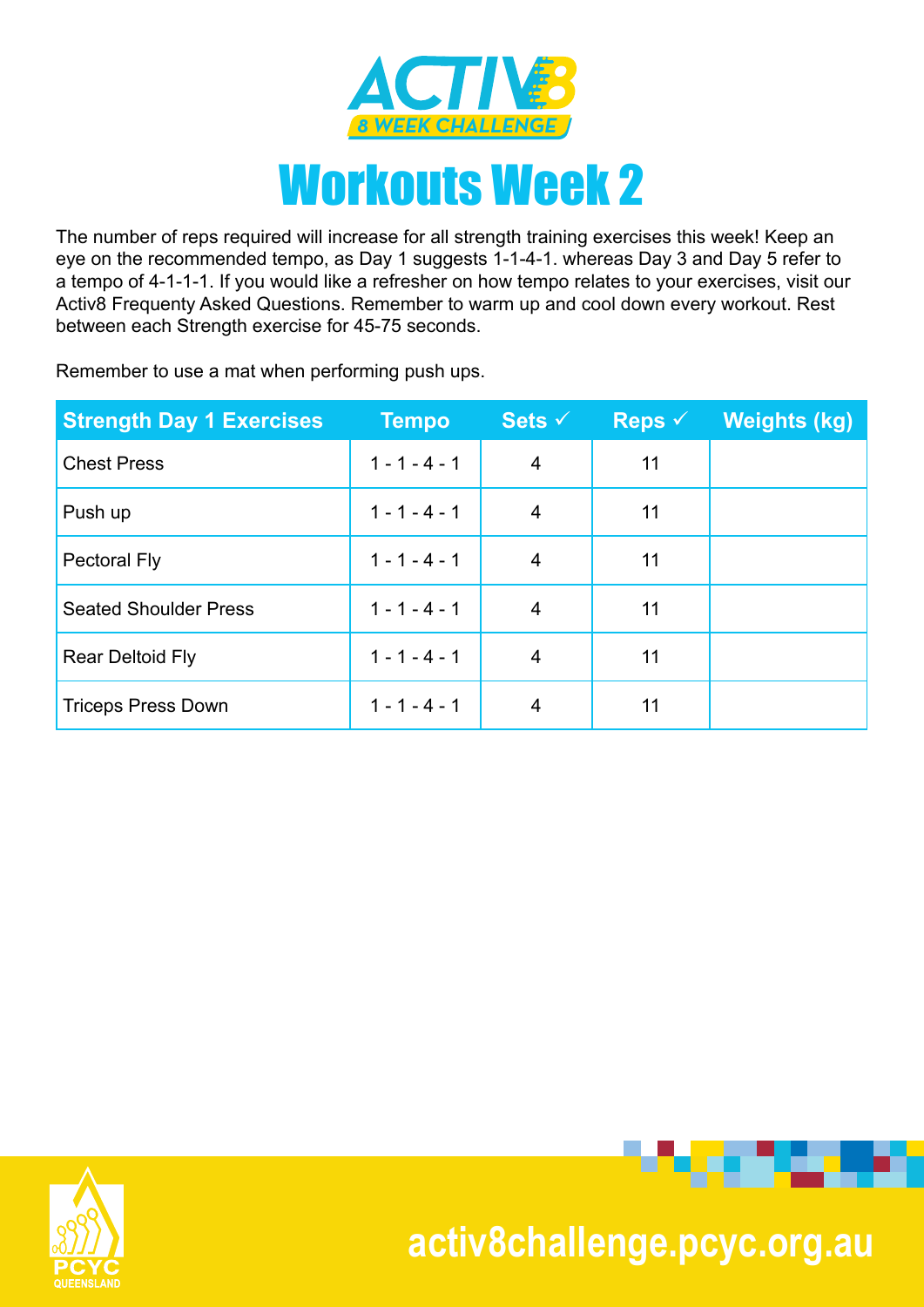

Use dumbbells to perform shoulder press and man makers exercises. Utilise a step to perform left or right split squats, as well as left or right step ups. Use a mat when doing push ups and crunches.

| <b>HIIT Day 2 Exercises</b>         | <b>Interval</b> | <b>Seconds</b> | $\checkmark$ |
|-------------------------------------|-----------------|----------------|--------------|
|                                     | <b>Work</b>     | 30             |              |
| Run on the Spot                     | Rest            | 10             |              |
|                                     | <b>Work</b>     | 30             |              |
| Squats                              | Rest            | 10             |              |
| <b>Shoulder Press with Dumbbell</b> | <b>Work</b>     | 30             |              |
|                                     | Rest            | 10             |              |
| Crunches                            | <b>Work</b>     | 30             |              |
|                                     | Rest            | 10             |              |
|                                     | <b>Work</b>     | 30             |              |
| Squat Jumps                         | Rest            | 10             |              |
| <b>Mountain Climbers</b>            | <b>Work</b>     | 30             |              |
|                                     | Rest            | 10             |              |
|                                     | <b>Work</b>     | 30             |              |
| Push Ups                            | Rest            | 10             |              |
| Plank                               | <b>Work</b>     | 30             |              |
|                                     | Rest            | 10             |              |
|                                     | <b>Work</b>     | 30             |              |
| <b>Burpees</b>                      | Rest            | 10             |              |
| Left Split Squat                    | <b>Work</b>     | 15             |              |
|                                     | <b>Work</b>     | 15             |              |
| <b>Right Split Squat</b>            | Rest            | 10             |              |
|                                     | <b>Work</b>     | 30             |              |
| Man Makers with Dumbbell            | Rest            | 10             |              |
| Left Step Up                        | <b>Work</b>     | 15             |              |
| <b>Right Step Up</b>                | <b>Work</b>     | 15             |              |
|                                     | Rest            | 180            |              |
| <b>Rounds</b>                       |                 | $\overline{2}$ |              |



 **activ8challenge.pcyc.org.au**

**The Second Contract**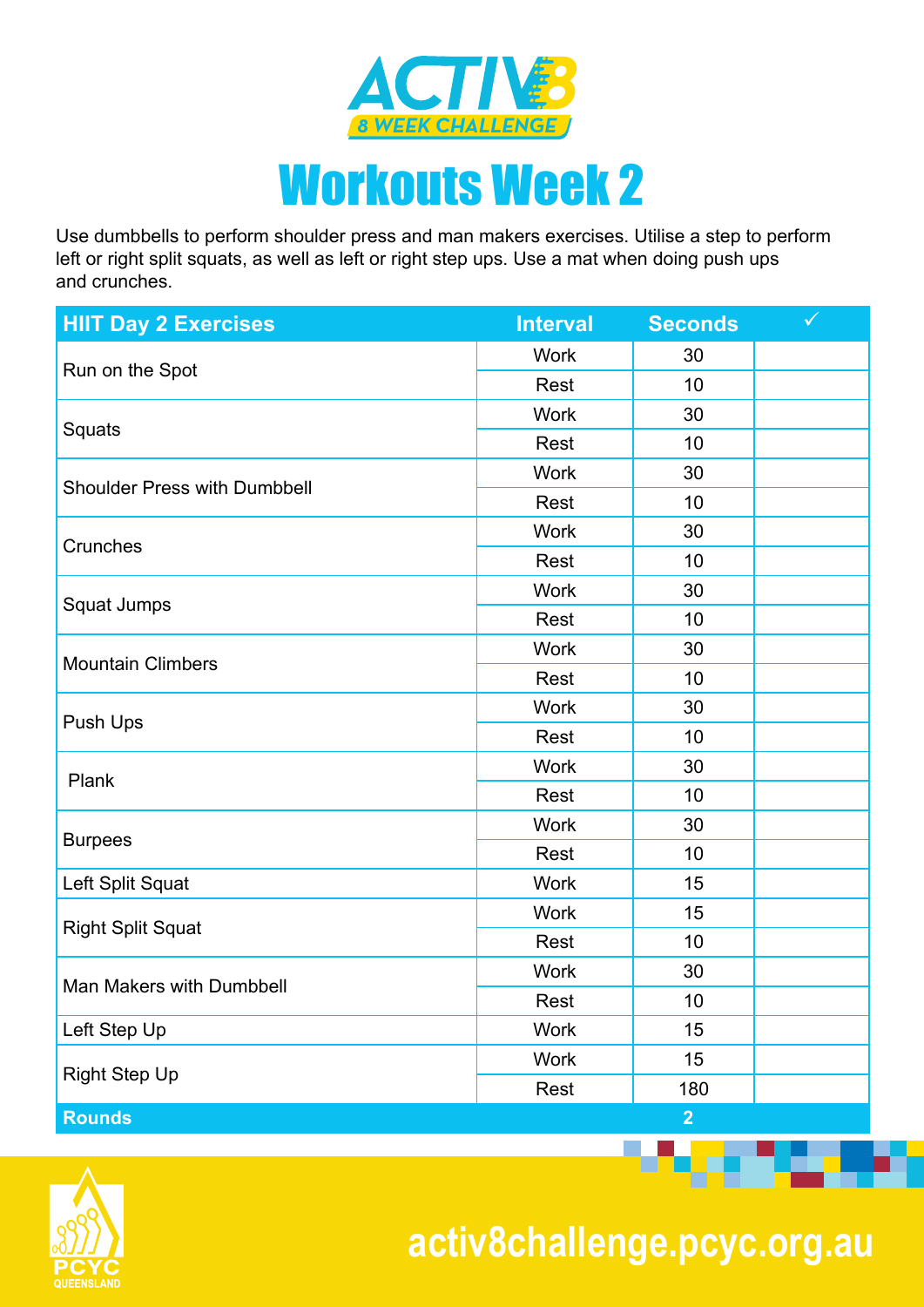

Remember to grab a mat when performing dead bugs and planks. When performing a barbell squat, use a weight appropriate for you (start light), and ask our PCYC Queensland Staff for assistance if you have any concerns.

| <b>Strength Day 3 Exercises</b>               | <b>Tempo</b>    | Sets $\checkmark$ | Reps $\checkmark$ | <b>Weights (kg)</b> |
|-----------------------------------------------|-----------------|-------------------|-------------------|---------------------|
| Squats                                        | $4 - 1 - 1 - 1$ | $\overline{4}$    | 11                |                     |
| 45 Degree Leg Press /<br>Pin Loaded Leg Press | $4 - 1 - 1 - 1$ | 4                 | 11                |                     |
| Leg Extension                                 | $4 - 1 - 1 - 1$ | 3                 | 11                |                     |
| Leg Curl                                      | $4 - 1 - 1 - 1$ | 3                 | 11                |                     |
| Dead Bugs                                     | $4 - 1 - 1 - 1$ | 4                 | 11                |                     |
| Plank                                         | $4 - 1 - 1 - 1$ | 4                 | 11                |                     |





## **activ8challenge.pcyc.org.au**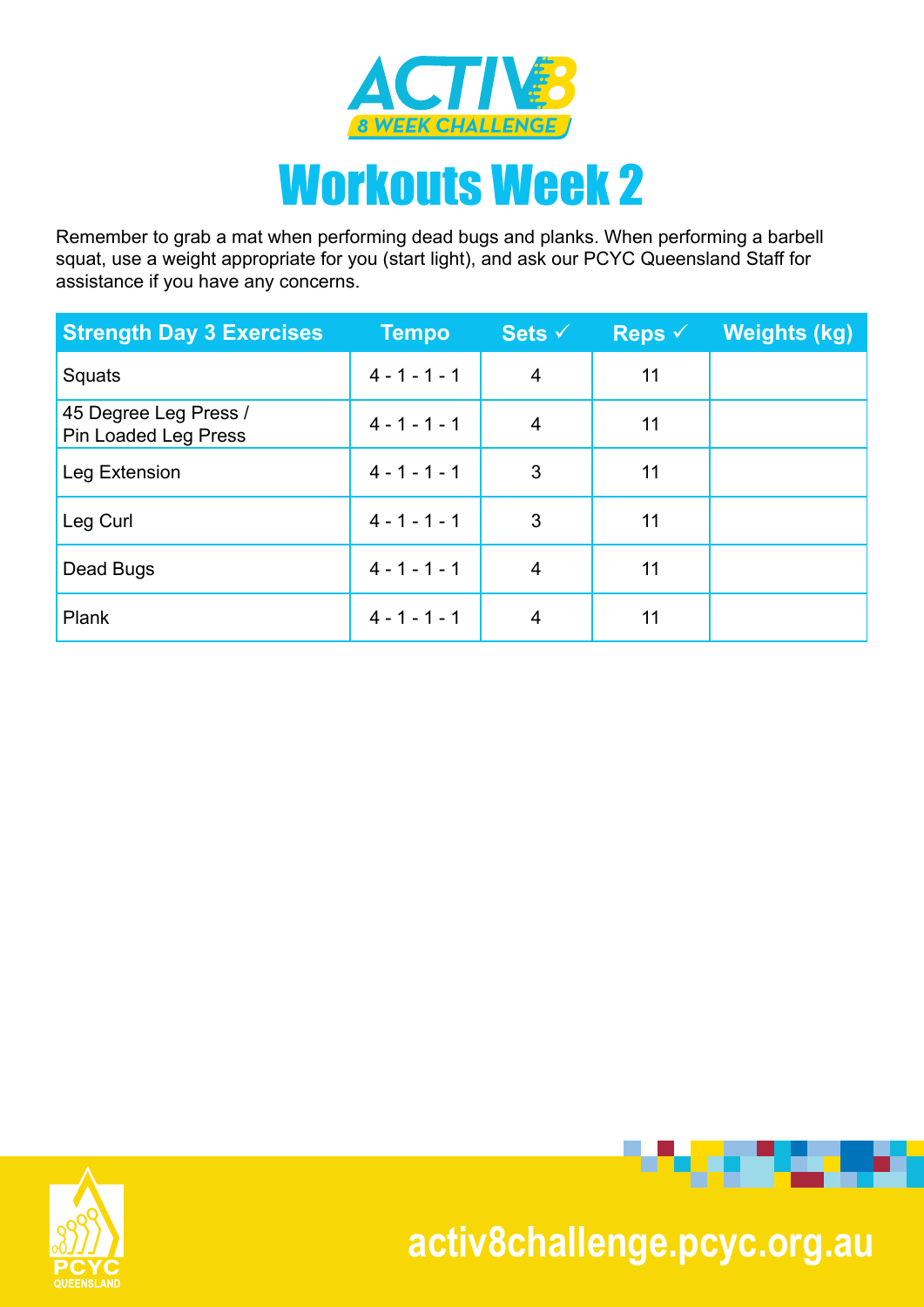

There is lots of skipping in this HIIT workout, so you will need a skipping rope, as well as battle rope to complete rope work. Use a step for alternating step ups. If your gym does not possess this equipment, substitute these exercises for alternative HIIT exercises, such as man makers.

| <b>HIIT Day 4 Exercises</b> | <b>Interval</b> | <b>Seconds</b>                                                                                                                                                                                                                                                                                                                                     | $\checkmark$ |
|-----------------------------|-----------------|----------------------------------------------------------------------------------------------------------------------------------------------------------------------------------------------------------------------------------------------------------------------------------------------------------------------------------------------------|--------------|
|                             | <b>Work</b>     | 45                                                                                                                                                                                                                                                                                                                                                 |              |
| Skipping                    | Rest            | 15<br><b>Work</b><br>45<br>Rest<br>15<br><b>Work</b><br>45<br>Rest<br>15<br><b>Work</b><br>45<br>Rest<br>15<br><b>Work</b><br>45<br>Rest<br>15<br><b>Work</b><br>45<br>15<br>Rest<br><b>Work</b><br>45<br>Rest<br>15<br>45<br><b>Work</b><br>Rest<br>15<br><b>Work</b><br>45<br>15<br>Rest<br>45<br><b>Work</b><br>Rest<br>15<br><b>Work</b><br>45 |              |
| Run on the Spot             |                 |                                                                                                                                                                                                                                                                                                                                                    |              |
|                             |                 |                                                                                                                                                                                                                                                                                                                                                    |              |
| <b>Burpees</b>              |                 |                                                                                                                                                                                                                                                                                                                                                    |              |
|                             |                 |                                                                                                                                                                                                                                                                                                                                                    |              |
| Rope Work                   |                 |                                                                                                                                                                                                                                                                                                                                                    |              |
|                             |                 |                                                                                                                                                                                                                                                                                                                                                    |              |
|                             |                 |                                                                                                                                                                                                                                                                                                                                                    |              |
| Squat Jumps                 |                 |                                                                                                                                                                                                                                                                                                                                                    |              |
|                             |                 |                                                                                                                                                                                                                                                                                                                                                    |              |
| Alternating Step Up         |                 |                                                                                                                                                                                                                                                                                                                                                    |              |
|                             |                 |                                                                                                                                                                                                                                                                                                                                                    |              |
| Skipping                    |                 |                                                                                                                                                                                                                                                                                                                                                    |              |
|                             |                 |                                                                                                                                                                                                                                                                                                                                                    |              |
| Run on the Spot             |                 |                                                                                                                                                                                                                                                                                                                                                    |              |
|                             |                 |                                                                                                                                                                                                                                                                                                                                                    |              |
| <b>Burpees</b>              |                 |                                                                                                                                                                                                                                                                                                                                                    |              |
|                             |                 |                                                                                                                                                                                                                                                                                                                                                    |              |
| Rope Work                   |                 |                                                                                                                                                                                                                                                                                                                                                    |              |
|                             |                 |                                                                                                                                                                                                                                                                                                                                                    |              |
| <b>Squat Jumps</b>          | Rest            | 15                                                                                                                                                                                                                                                                                                                                                 |              |
|                             | <b>Work</b>     | 45                                                                                                                                                                                                                                                                                                                                                 |              |
| <b>Alternating Step Up</b>  | Rest            | 180                                                                                                                                                                                                                                                                                                                                                |              |
| <b>Rounds</b>               |                 | $\overline{\mathbf{3}}$                                                                                                                                                                                                                                                                                                                            |              |



 **activ8challenge.pcyc.org.au**

**STATISTICS**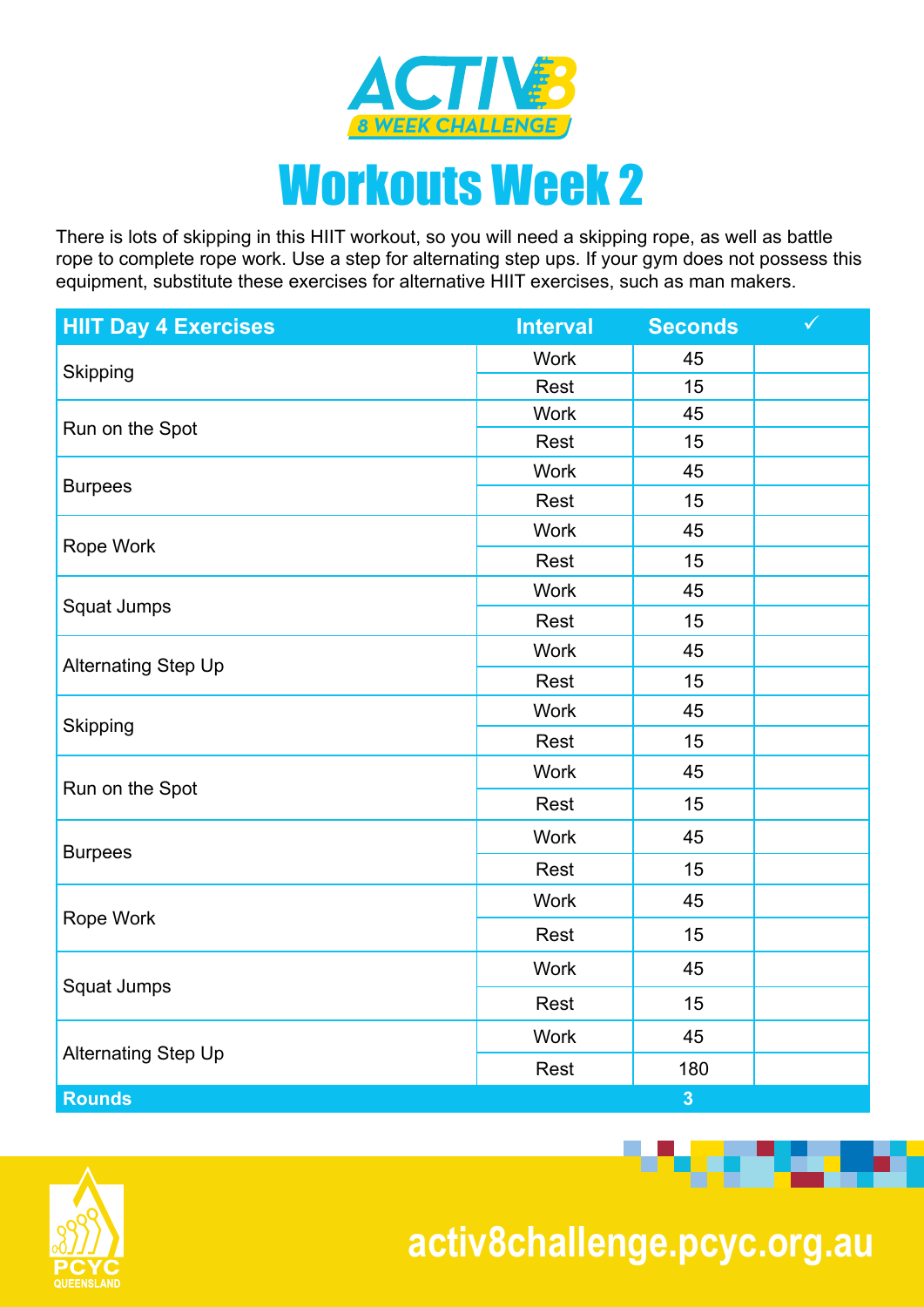

## Workouts Week 2

Use dumbbell weights when doing the rear deltoid fly and bent over row exercises.

| <b>Strength Day 5 Exercises</b> | <b>Tempo</b>    | Sets $\checkmark$ | Reps $\checkmark$ | <b>Weights (kg)</b> |
|---------------------------------|-----------------|-------------------|-------------------|---------------------|
| Rear Deltoid Fly with Dumbbell  | $4 - 1 - 1 - 1$ | 4                 | 11                |                     |
| Lateral Pulldown                | $4 - 1 - 1 - 1$ | 4                 | 11                |                     |
| Seated Row                      | $4 - 1 - 1 - 1$ | 4                 | 11                |                     |
| Bent Over Row with Dumbbell     | $4 - 1 - 1 - 1$ | 4                 | 11                |                     |
| <b>Preacher Curl</b>            | $4 - 1 - 1 - 1$ | 4                 | 11                |                     |





## **activ8challenge.pcyc.org.au**